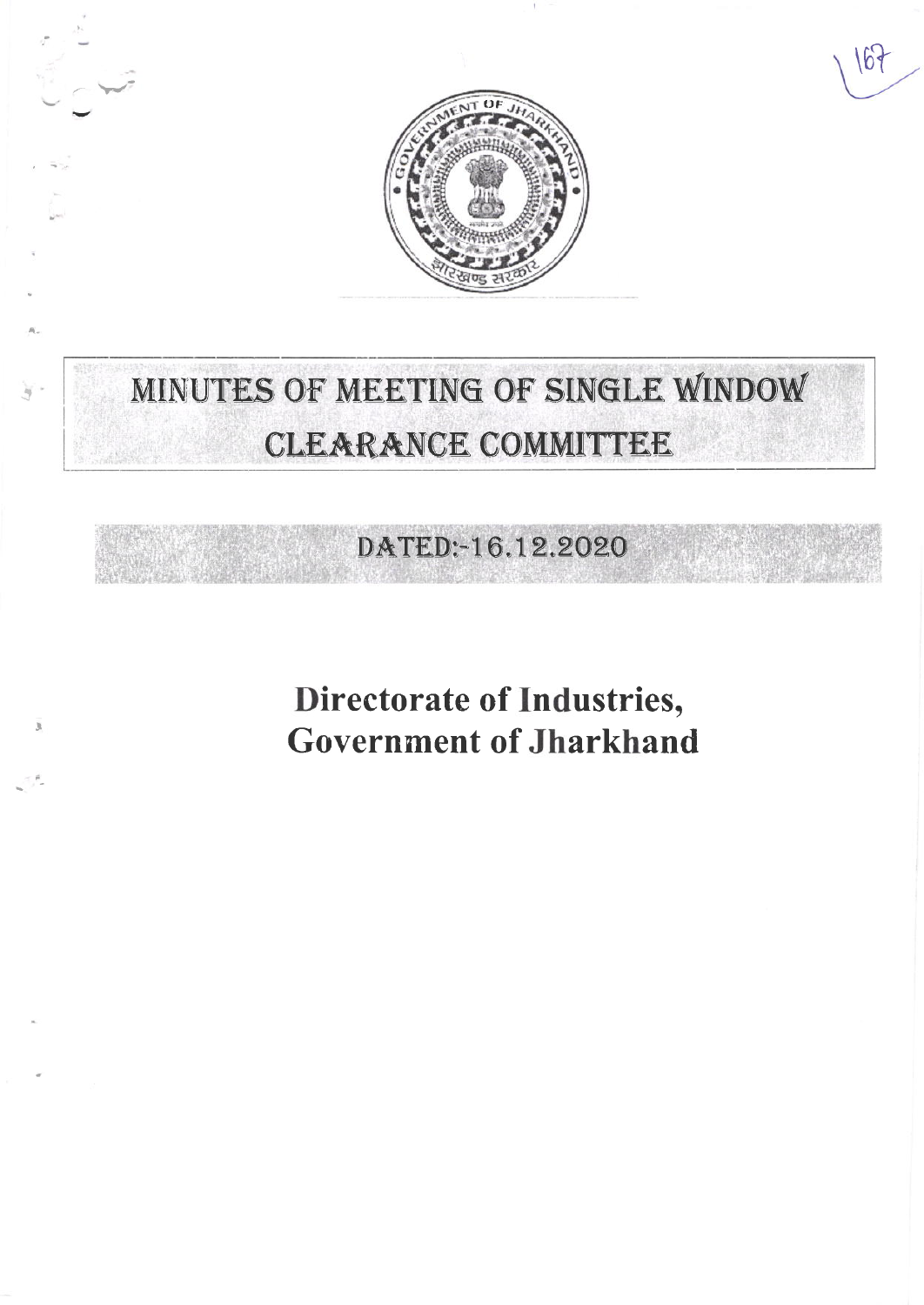

ँदेनांक 16.12.2020 को पूर्वाहन 11.30 बजे सचिव, उद्योग की अध्यक्षता में सिंगल विण्डो क्लीयरेंस कमिटी (Single Window Clearance Committee) बैठक की कार्यवाही :-

उपस्थिति– संलग्न।

 $\bar{a}$ 

सचिव, उद्योग द्वारा समिति के उपस्थित सदस्यों का स्वागत करते हुए निदेशक, उद्योग को बैठक की कार्रवाई प्रारंभ करने का निदेश दिया गया। निदेशक, उद्योग द्वारा समिति के सदस्यों को बैठक की कार्यावली के संबंध में विस्तार से अवगत कराते हुए प्रस्तुतीकरण दिया गया। इस बैठक में विचार किए गए आवेदनों की विवरणी निम्नवत है:-

- (A) झारखण्ड औद्योगिक एवं निवेश प्रोत्साहन नीति–2016 के तहत अनुदान हेतु 08 आवेदन एवं अन्य विषय संबंधी 01 प्रस्ताव पर विचार किया गया।
- (B) झारखण्ड औद्योगिक नीति-2001 के तहत अनुदान हेतु 01 आवेदन पर विचार किया गया।
- (C) झारखण्ड औद्योगिक नीति-2012 के तहत अनुदान हेतु 08 आवेदन पर विचार किया गया।
- (D) झारखण्ड औद्योगिक एवं निवेश प्रोत्साहन नीति-2016 के तहत MoU/LoI के 04 प्रस्ताव पर विचार किया गया।
- (E) झारखण्ड टेक्सटाइल, ऐपरेल एवं फूटवियर नीति-2016 के तहत अनुदान हेतु 02 आवेदन पर विचार किया गया।
- (F) झारखण्ड फीड/फूड प्रोसेसिंग नीति-2015 के तहत अनुदान हेतु 08 आवेदन पर विचार किया गया।

बैठक में विचार किए गए आवेदनों से संबंधित विस्तृत कार्यवाही निम्नवत है :-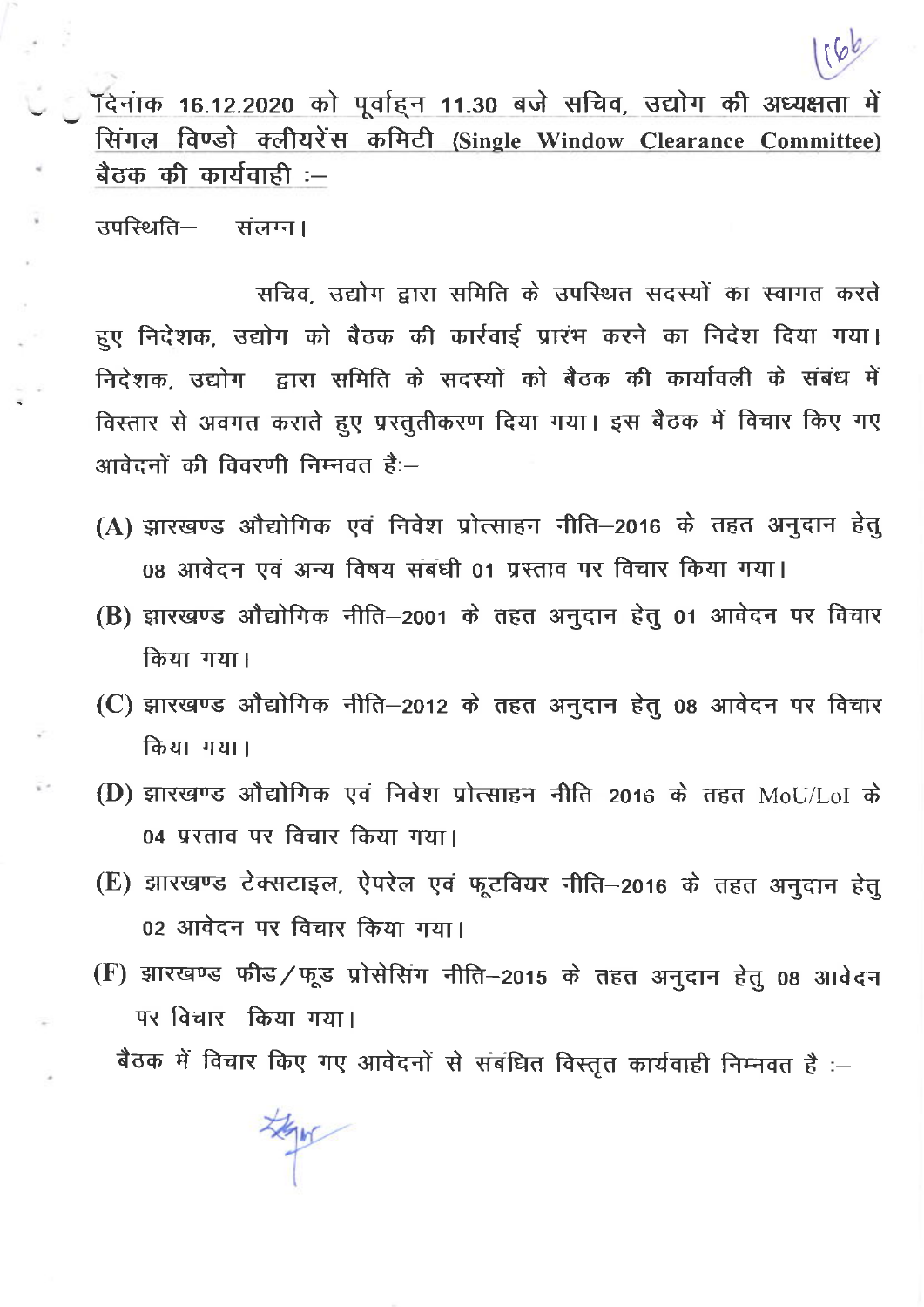## 1. INCENTIVES UNDER JIIPP - 2016 POLICY

CPIS (Non-MSME):- Clause 7.1.2 of JIIPP 2016 provides for CPIS (Comprehensive Project Investment Subsidy) as "The qualifying amount of investment for subsidy for non-MSME units under CPIS will be calculated giving weightage of 50% investment made in Plant & Machinery, 20% each to investment in Pollution Control Equipment and Environment friendly alternative power generation equipment and 10% to investment in employees welfare (EPF, ESI, Health Insurance). CPIS  $\omega$  20% is eligible on qualifying amount subject to a maximum ceiling of Rs.20 crore under clause 7.1.4 & 7.1.5 respectively.

#### 1. M/s Sudisha Foundrv Pvt.Ltd. . AIADA. Saraikela-Kharsawan

The DPR cost is Rs.34.18 Crore, certified by the financing Bank, SBI SME branch, Aidtyapur by sanctioning a term loan of Rs.l8.0 crore for manufacturing of Casting Product. The actual capital investment as per CA certificate is Rs.34.89 crore. The means of finance is term loan of Rs.l8.0 crore, Rs.ll.39 crore internal generation (Accumulated reserve), unsecured loan Rs.l.33 crore and balance towards long term trade payble. The DoP of the Unit is w.e.f. 23.04.2018 for production of Automobile Casting, stands issued vide memo no.2132 dated 23.08.2018.The physical verification of Plant & machinery and payment verification was jointly conducted by GM, DIC dated l9'h December, 2019. The eligible investment under P&M directly related to production exclusive of Electrical installation/Handling equipment/safety equipment/statutory Duties/ Erection & installation charges as certified by the said Team is Rs.1742.45 lakh. Capital investment under Pollution Control Eqipment certified for Rs.34.25 lakh, aggregating to Rs.1776.70 lakh. The statutory compliance of EPF & ESIC Form 1.8. The form 1.8 relating to EPF & ESI for the period 01.07.2016 to 31.07.2019, is self certified with documentary evidence of payment proof (payment challan).

The Unit's production/Tax payment during the financial year 2018-19 is as below:-

(Fig. in Lakh)

| Year  | Prodn<br><b>MT</b> | <b>Electricity From JUSCO</b> GST |                   | <b>ITR AY 2018-19</b> |  |
|-------|--------------------|-----------------------------------|-------------------|-----------------------|--|
| 18-19 | 0.324              | 797.52                            | $1162.59$   93.49 |                       |  |

Calculation of Permissible Subsidy under CPIS for NON-MSME under JIIPP - 2016 Policy (Figures in Lakh

| Details of Capital Investment                                        | DPR cost/bank<br>certified | CA<br>certificate | Joint<br>Inspection<br>report | Eligible least<br>of column<br>2,3,4 | Weight | Eligible<br>amount after<br>weight Adj. |
|----------------------------------------------------------------------|----------------------------|-------------------|-------------------------------|--------------------------------------|--------|-----------------------------------------|
|                                                                      | $\overline{2}$             |                   | $\overline{4}$                | 5                                    | 6      |                                         |
| Land                                                                 | 100.00                     | 123.00            |                               |                                      |        |                                         |
| <b>Building</b>                                                      | 400.00                     | 519.00            |                               |                                      |        |                                         |
| Plant & Machinery Exclusive of<br>pollution Control equi             | 2409.00                    | 2424.00           | 1742.45                       | 1742.45                              | 50%    | 871.23                                  |
| of<br>Productive<br>Other<br>assets<br>permanent nature (tools/Jigs) |                            | 85.00             |                               |                                      | 50%    |                                         |
| Pollution control                                                    |                            | 10.00             | 34.25                         | 10.00                                | 20%    |                                         |
| Electrification excluding DG set                                     | 295.00                     | 261.00            |                               |                                      |        |                                         |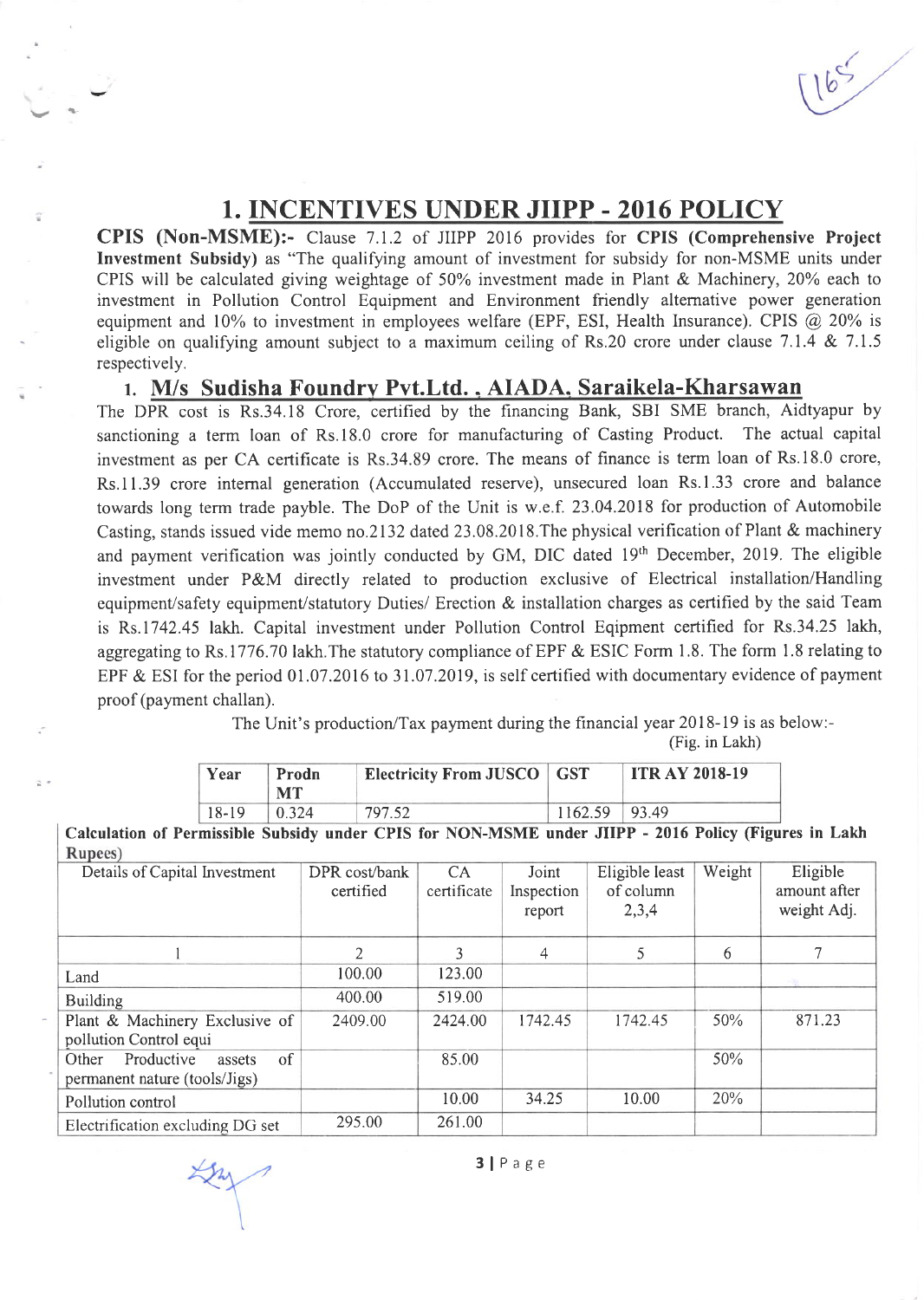| $16^{1}$                        |         |         |         |        |
|---------------------------------|---------|---------|---------|--------|
| Employees welfare               |         |         |         |        |
| Others                          | 214.33  | 67.00   |         |        |
| <b>Total Capital Investment</b> | 3418.33 | 3489.00 | 1776.70 | 869.23 |
| Eligible $@20\%$                |         |         |         | 173.84 |

(Rupees one crore Seventy Three lakh Eighty Four thousand)

Decision of SWCC: - The SWCC decided to recommend Rs. 173.84 Lacs (Rupees one crore Seventy Three lakh Eighty Four thousand) only as CPIS under JIIPP-2016 to M/s Sudisha Foundry Pvt. Ltd., JIADA Aditypur Area, Saraikela-kharsawan. SWCC also directed to check and verify all no dues of the unit before Payment of this amount. Necessary approval should be taken from High Powered Committee.

#### 2. M/s Timken India Ltd., Jamshedpur, East Singhbhoom

- I. It is a case of Expansion for additional production of T.S.Bearing -36.20 lakh, Rail bearings-1.62 lakh & its component. The DPR cost is Rs.130.0 crore and is self financed. The actual capital investment as per CA certificate is Rs.ll0.26 crore. The means of finance is form cumulative retained earning of Rs.564.70 crore during the financial year 2017-18. The DoP of the Unit is w.e.f. 01.08.2017, for production of T.S.Bearing, Rail bearings & its components, stands issued vide memo no.1534 dated 07.06.2018.
- II. The Unit has filed online CPIS claim on 07.06.20 l9 and response to query on 26.08.2019.
- III. Compliance of EPF/ESIC Act: The unit is an exempted establishment and has submitted <sup>a</sup> certificate from "Timken India Provident Fund" certifying there in for payment of Rs.42.57 lakh towards PF during the period August 2017 to April 2019. Form 1.8 relating to ESIC for 2018-19
- IV. The physical verification of Plant & machinery and payment verification was jointly conducted by GM, DIC dated 22.10.2019. The eligible investment under P&M directly related to production exclusive of Electrical installation/Handling equipment/safety equipment/statutory Duties/ Erection & installation charges as certified by the said Team is Rs.7529.52 lakh.
	- v. The Unit's production/Tax payment during the financial year 2018-19 is as below

|  |  | Fig. in Lacs |
|--|--|--------------|
|--|--|--------------|

| Year    | <b>Prodn Nos.</b> Electricity |         | $\overline{\phantom{a}}$ GST | <b>ITR AY 2018-19</b> |
|---------|-------------------------------|---------|------------------------------|-----------------------|
| 2018-19 | 221.31                        | 4251.98 | 20013.13                     | 4371.81               |

| Calculation of admissible CPIS                       |                    |                           | (Rupees in Lakh), Non-MSME under JIIPP 2016 |                    |        |                 |
|------------------------------------------------------|--------------------|---------------------------|---------------------------------------------|--------------------|--------|-----------------|
| capital<br><b>Details</b><br>of<br><b>Investment</b> | <b>DPR</b><br>cost | <b>Bank's</b><br>approval | <b>CA</b> certificate                       | Inspection<br>Team | Weight | <b>Eligible</b> |
| Land                                                 |                    |                           |                                             |                    |        |                 |
| <b>Building</b>                                      | 2000               |                           | 1686.27                                     |                    |        |                 |
| Plant & Machinery                                    | 11000              |                           | 9297.56                                     | 7529.52            | 50%    | 3764.76         |
| Pollution control                                    |                    |                           | 34.18                                       |                    |        |                 |
| Electrification<br>excluding DG set                  |                    | Self financed             | 0.00                                        |                    |        |                 |
| Employees welfare                                    |                    |                           | 0.00                                        |                    |        |                 |
| Others                                               |                    |                           | 8.34                                        |                    |        |                 |
| Capital<br>Total<br>Investment                       | 13000.00           |                           | 11026.35                                    |                    |        | 3764.76         |
| Eligible incentive $\omega$ 20% of Rs.3764.76 lakh   |                    |                           |                                             |                    |        | 752.95          |

(Rupees Seven crore Fifty Two lakh Ninghty Five thousand)

4lPage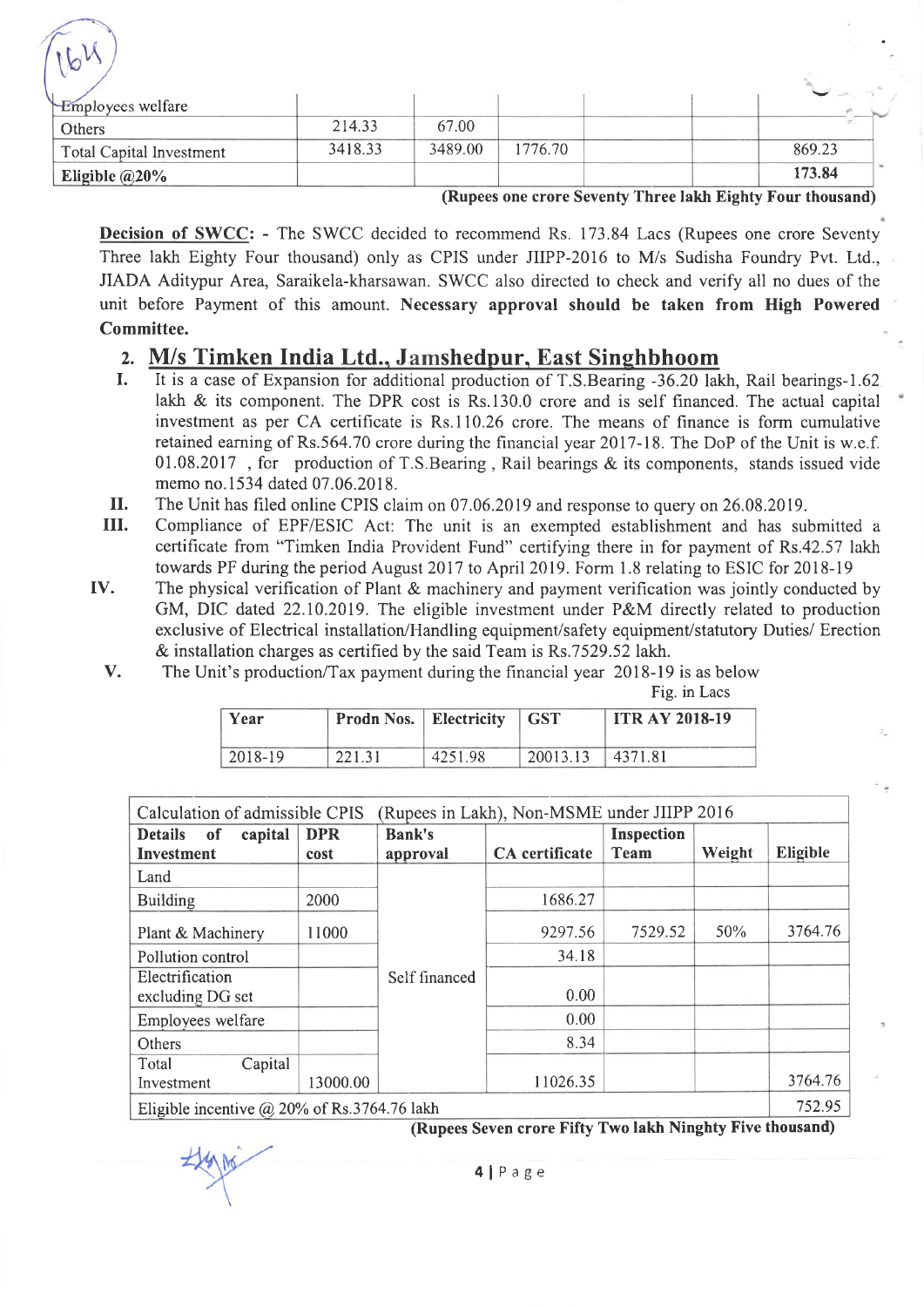Decision of SWCC: - The SWCC decided to recommend Rs. 752.95 Lacs (Rupees Seven crore Fifty Two lakh Ninety Five thousand) only as CPIS under JIIPP-2016 to M/s Timken India Ltd., Agrico Area, Jamshedpur. SWCC also directed to check and verify all no dues of the unit before Payment of this amount. Necessary approval should be taken from High Powered Committee.

#### 3. M/s Soni Auto and Allied Industries Ltd., Gamaharia. Jamshedpur

- (i) It is a case of expansion:The DPR cost as approved by financing Bank State Bank of India, Jamshedpur is Rs.263.90 lakh for manufacture of Multi leaf springs and was partly financed by sanctioning a term loan of Rs.124.52 lakh.The actual capital investment as per CA certificate is Rs. 235.l4lakh. The means of finance is term loan of Rs.124.52 lakh and balance 110.62 from internal generation..The DoP of the Unit is w.e.f. 10.11.2017 for production of Multi leaf springs, stands issued vide memo no.168 dated 22.02.2019, JIADA.
- (ii) It is a MSME Unit. Clause 7.1.1 of JIIPP 2016 provides that MSME units shall be entitled to get CPIS for investments made in fixed capital investment at the rate of 20Yo of investments made in fixed capital investment, defined under. Clause 9 of Annexure-1 as 'Fixed capital investment' means an investment made inbuilding, plant and machinery as well as productive assets of permanent nature such as toolsjigs, fixtures, dies, crane, electrification except DG Set and pollution control equipment.
- (iii) The physical verification of Plant & machinery and payment verification was jointly conducted by GM, DIC dated 20.11.2019. The eligible investment stands certified for Rs.2l1.87 lakh.
	- (iv) The statutory compliance of EPF & ESIC Form 1.8. The form 1.8 relating to EPF & ESI for the year 2018-19 is self certified with documentary evidence of payment proof (payment challan).
	- (v) The Unit's production/Tax payment during the financial year 2018-19 is as below

|  | (Fig. in Lakh) |
|--|----------------|
|  |                |

\  $\mathcal{C}'$ 

| Year    | <b>Production MT   Electricity   GST</b> |        |        | <b>ITRAY 2019-20</b> |
|---------|------------------------------------------|--------|--------|----------------------|
| $18-19$ | $\pm 0.13296$                            | 101.86 | 256.10 | 185.36               |

#### Calculation of Permissible Subsidy under CPIS for MSME under JIIPP - 2016 Policy (Figures in Lakh Runees)

|                                     |            |             |                  | $\left($ rightes in Earn iverpress |          |
|-------------------------------------|------------|-------------|------------------|------------------------------------|----------|
|                                     | <b>DPR</b> | CA          | Joint inspection |                                    |          |
| Details of capital Investment       | cost       | certificate | report           | Weight                             | Eligible |
| Land                                |            |             |                  |                                    |          |
| <b>Building</b>                     |            |             |                  |                                    |          |
| Plant & Machinery Exclusive of      |            |             |                  |                                    |          |
| pollution Control equi              | 252.90     | 200.80      | 185.85           | 1.00                               | 185.85   |
| Productive<br>Other<br>of<br>assets |            |             |                  |                                    |          |
| permanent nature (tools/Jigs)       |            | 16.13       |                  |                                    |          |
| handling equipment                  |            |             | 8.11             | 1.00                               |          |
| Electrification excluding DG set    | 5.00       | 18.21       | 17.91            | 1.00                               | 5.00     |
| Employees welfare                   |            |             |                  |                                    |          |
| others                              | 6.00       |             |                  |                                    |          |
| <b>Total Capital Investment</b>     | 263.90     | 235.14      | 211.87           |                                    | 190.85   |
| Eligible $@20\%$                    |            |             |                  |                                    | 38.17    |

(Rupees thirty eight lakh seventeen thousand)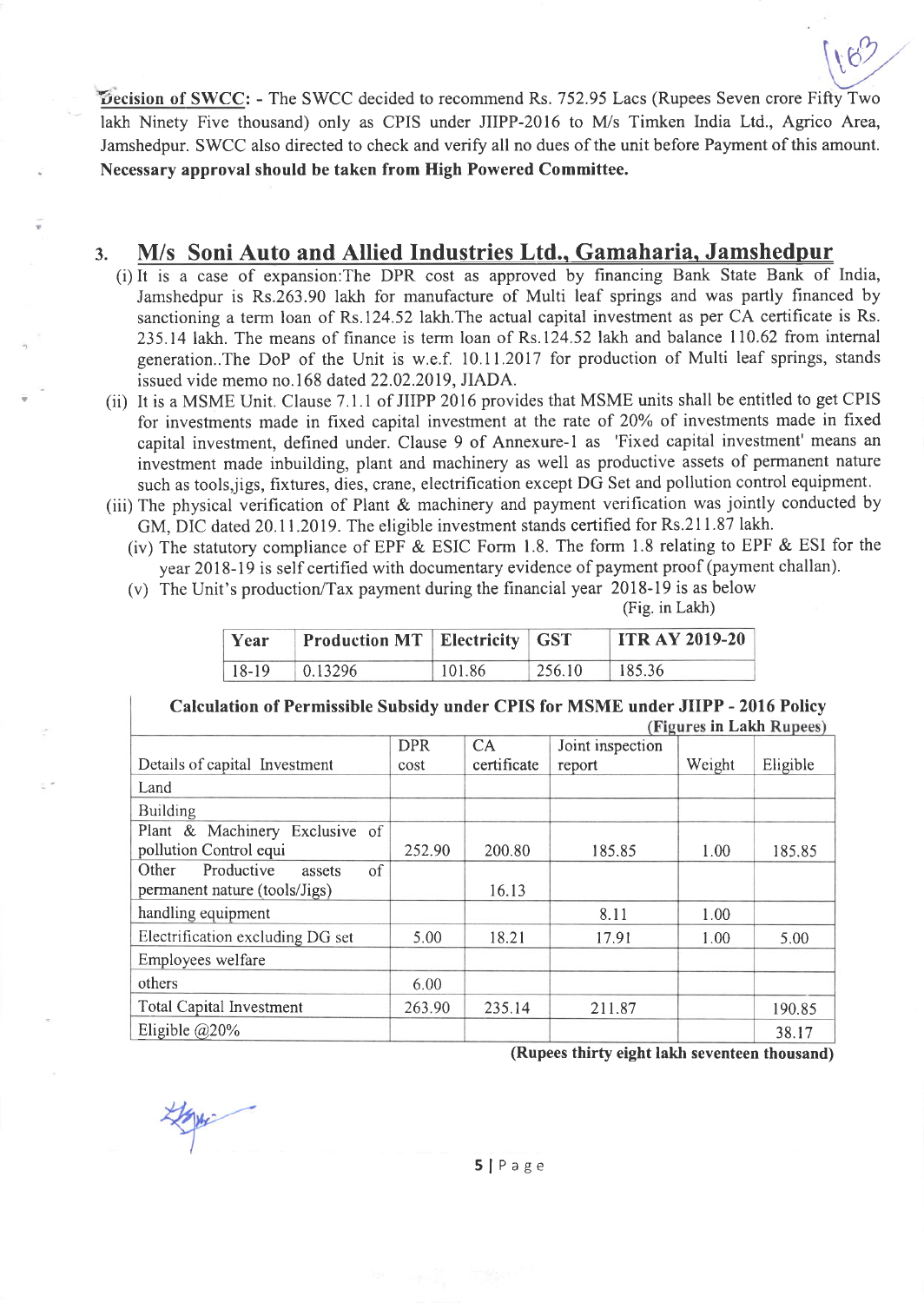

Decision of SWCC: - The SWCC approved subsidy of Rs. 38.17 Lacs (Rupees Thirty Eight lakh Seventeen thousand) only as CPIS under JIIPP-2016 to M/s Sony Auto & Allied Ind. Ltd., Gamharia, Jamshedpur. SWCC also directed to check and verify all no dues of the unit before Payment of this amount.

### 4. M/s J.J.Extrusion Pvt.Ltd., Rajnagar, Saraikela-Kharsawan

The Unit is engaged in production of Aluminium extruded product from 04.05.2018 and has filed online claim dated 11.09.2019 under JIIPP 2016, application ID no. bff2a-20190911. DoP of the unit is 04.05.2018 under JIIPP 2016, communication vide Memo no.1614 dated 20.08.2019 by Director of Industries, Ranchi.The DPR cost as per DoP is 16.75 crore for two phases against which actual capital investment is Rs.9.82 crore in Phase-I only. The Unit was partly financed by Bank of India, Jugsalai branch by sanctioning a term loan of Rs.4.75 crore dated 28.03.2016, later taken over by Axis Bank dated 19.12.2016 for Rs. 3.564 crore

- i. The actual investment as .per CA certificate is Rs.9.82 crore. Balance sheet 2017-18 shows paid up equity of the unit for Rs.3.0 crore, accumulated reserve Rs.0.11 crore and term loan for Rs.4.75 crore aggregating to Rs.7.86 and balance from unpaid sundry creditors.
- ii. The Site inspection and payment verification of the Invoices under plant  $\&$  Machinery was conducted by the Team headed by GM, DIC, Chaibasaon 20<sup>th</sup> December 2019and inspection report shows investment under Plant & Machinery for Rs.658.78 lakh which is inclusive of value of Over head crane Rs.3.05 lakh 7 Rs.2.87 lakh appears to be fitted over head for handling of moulten material and is eligible.. However, 2 nos. of Lathe machine valuing Rs.5.94 lakh which is service equipment and not directly related to production. The net value exclusive of Lathe machines works out to Rs.652.84 lakh, considered for calculation of incentive.
- iii. JIIDCO has submitted valuation of building report dated 03.03.2020
- iv. During 2019-20 (April l9 to Feb 20 the Unit's production, Tax payment /Electricity charges / and GST payment is as below.

|            |                   |        | (Fig. in Lakh)                 |
|------------|-------------------|--------|--------------------------------|
| Prodn (MT) | Electricity   GST |        | <b>Income Tax A.Y. 2019-20</b> |
| 0.02260    | 141.10            | 618.45 | 8.71                           |

| Calculation of Permissible Subsidy under CPIS for MSME under JIIPP - 2016 Policy |          | (Figures in Lakh Rupees) |                    |                |                         |
|----------------------------------------------------------------------------------|----------|--------------------------|--------------------|----------------|-------------------------|
| capital<br><b>Details</b><br>of<br>Investment                                    | DPR cost | <b>CA</b><br>certificate | Inspection<br>Team | <b>JIIDCO</b>  | Eligible                |
|                                                                                  |          |                          | ζ                  | $\overline{4}$ | 5(Lowest of $1/2/3/4$ ) |
| <b>Building</b>                                                                  | 82.00    | 225.07                   |                    | 212.82         | 82.00                   |
| Capital Investment in P&M                                                        | 683.00   | 658.78                   | 658.78             |                | 652.84                  |
| Electrical installation                                                          | 45.00    | 80.00                    |                    |                |                         |
| Total                                                                            | 810.00   | 963.85                   |                    |                | 734.84                  |
| Eligible $@$ 20% subject to a maximum ceiling of Rs. 2.0 crore                   |          |                          |                    |                | 146.96                  |

(Rupees one crore Forty Six lacs ninety six thousand)